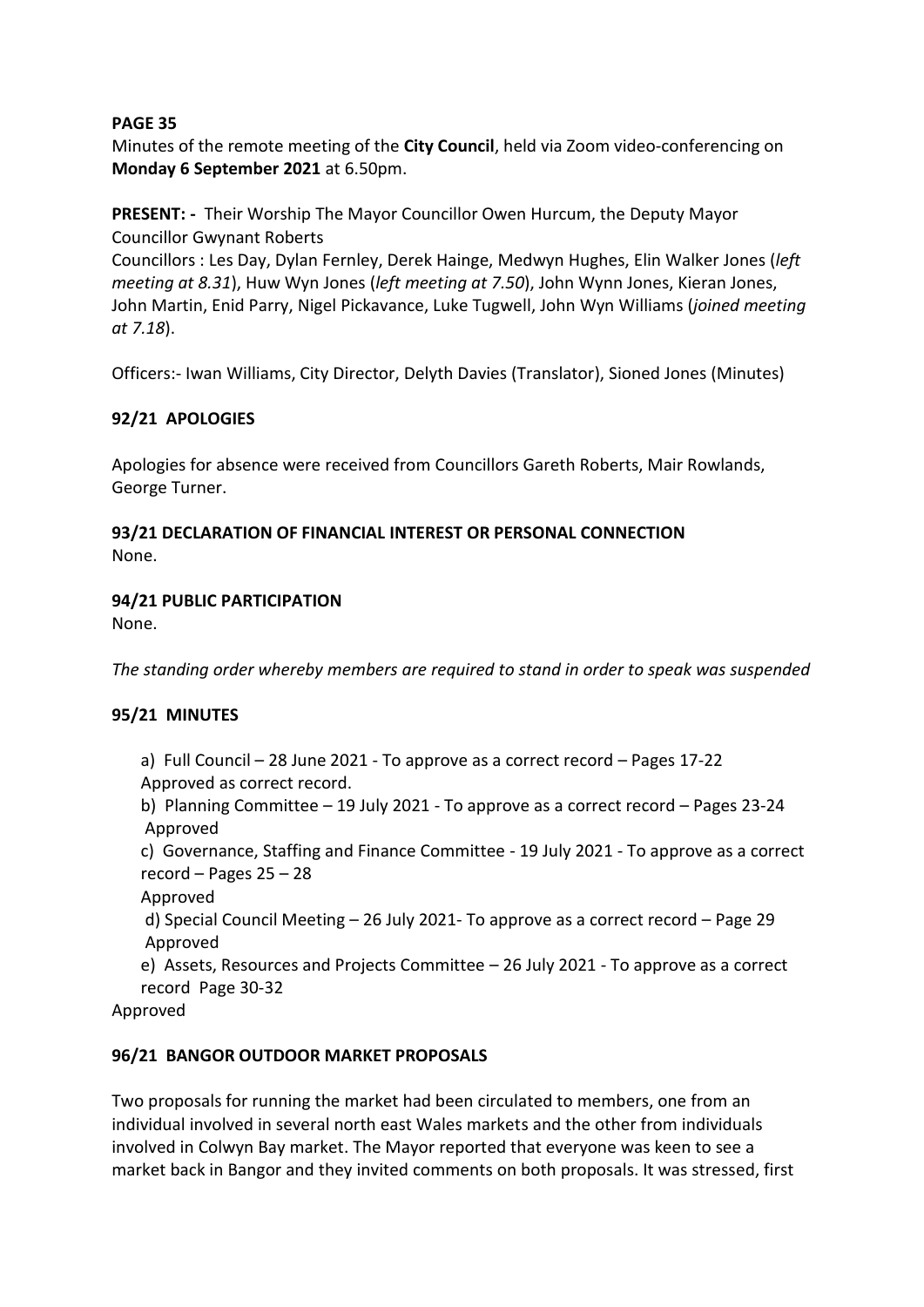of all, that any individual or group wanting to run a market in Bangor would need to have permission from the Bangor Market Company, according to a

law that dates back many years. Furthermore, Bangor City Council would have to insist on being able to supervise any proposal accepted and to manage any arrangements. There were merits to both proposals, and these were discussed thoroughly.

It was asked whether the market would be able to expand and stalls could be set up in additional places, e.g. on the green next to Storiel or even outside the Cathedral, which is where the original market stood, many centuries ago.

The City Director was also asked to clarify how any profit coming to the City Council would be worked out.

However, the general feeling was that this was not a money-making exercise for the Council but an opportunity to enhance the High Street and bring some much-needed footfall back to it.

It was suggested that further details needed to be discussed further and **IT WAS RESOLVED** to form a Steering Committee comprising members of the Assets Committee, joined by representatives of the Bangor Market Company. A Bangor Market Company representative will be invited to attend the Assets Committee on 27<sup>th</sup> September to discuss further.

## **97/21: FUNDING APPLICATION: BANGOR PLAQUE GROUP**

a) Councillor Les Day reminded members that she was a member of a group in 2010 that erected 7 plaques to honour famous sons and daughters of Bangor. She gave some background about the membership of that group and how funding was secured. A group is now considering erecting further plaques and would like the support of Bangor City Council. Members were very enthusiastic about the idea and asked how they could help; also who decides who's worthy of a plaque as there were so many famous people in various fields. Cllr Day replied that the last time Bangor City Council had contributed in kind but not in cash. A committee would need to be formed and this committee would invite nominations.

**IT WAS RESOLVED** to support the request in principle and await further details. Their Worship the Mayor suggested that funding could be used from the Promotions budget.

b) In the meantime, a plaque has been drawn up to be erected on the old Archdeacon's House, and the members were shown a mock-up of the plaque. It commemorates a scene from Shakespeare's Henry IV describing a historical agreement involving Owain Glyndŵr, the "Tripartite Indenture" which purportedly took place in this building. **IT WAS RESOLVED** to support the erection of the plaque, in the style seen. It was asked whether the A4 size was too small for this particular building. There was also a suggestion to add a QR code so that people could read more about the history.

## **98/21: COMMUNITY ASSETS: CITY DIRECTOR UPDATE**

The update had already been circulated to members before the meeting. Additional points: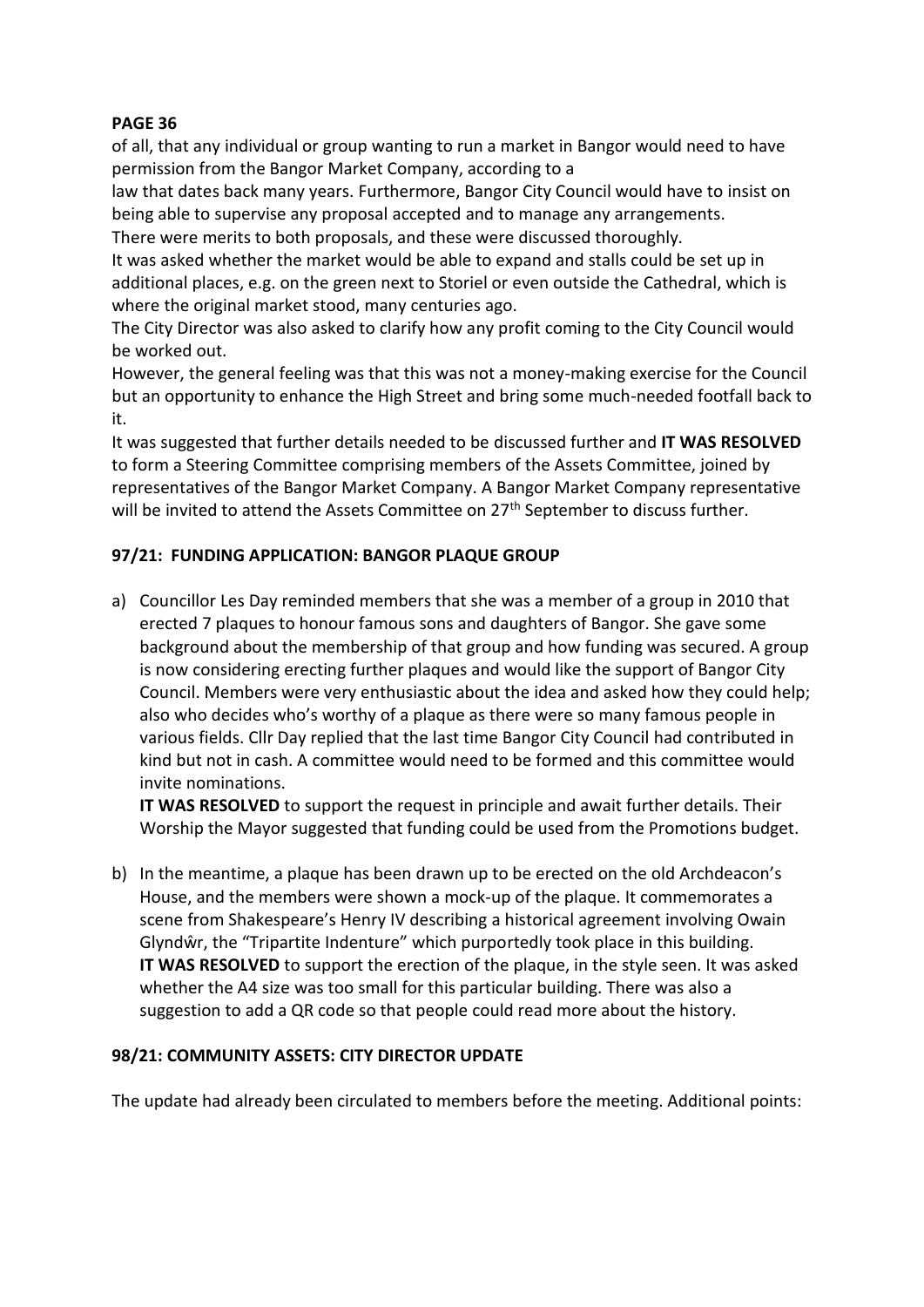- a) The City Director reported that contributions at the entrance to the Pier had increased significantly. This was thanks to the presence of volunteers organised by the Friends of Bangor Garth Pier. Two council members, Cllrs Enid Parry and Luke Tugwell had been a key part of this effort.
- b) In his report, the City Director referred again to the danger of Dargie Field and his suggestion was to fence it off. There followed a discussion and in general, members were opposed to fencing off any piece of land. It was felt that this would be inappropriate as this field, like others, had been given to the people of Bangor as an open space. It was felt that erecting signs warning the public that the field was dangerous would be sufficient.
- c) The other problem was dog fouling on Ashley Fields. Council workers has suffered unpleasant experiences when cutting the grass and they had specifically asked for a sign to be put up that all dogs should be kept on a leash. Members felt that this on its own would not stop the dog fouling problem. There is a need to educate the public, and as enforcement officers are rarely seen, it was suggested that an information campaign should be undertaken through channels such as the *Bangor Aye* to remind people that not cleaning up after your pet is an offence.

It was also suggested that the above matters should be discussed in the Assets, Resources and Projects Committee and then ratified by the Council.

**IT WAS RESOLVED** (i) not to put a fence around Dargie Field but to draw attention to the fact that it was dangerous and (ii) to erect a sign on Ashley Fields that dogs must be kept on a leash.

#### **99/21 GWYNEDD COUNCIL REGENERATION FRAMEWORK - OUR AREA 2035**

The City Director had previously circulated information to members regarding the forthcoming regeneration framework led by Gwynedd Council. Members have the opportunity to participate and respond to some consultation questions, asking about the challenges and opportunities for Bangor by 2035. **IT WAS RESOLVED** to invite Gwynedd Council representatives to the Assets Committee on 27<sup>th</sup> September to discuss further.

## **100/21 GWYNEDD-MÔN LOCAL WELL-BEING PLAN: BANGOR CITY COUNCIL CONTRIBUTION**

Following the Well-being of Future Generations Act (Wales), the larger Town and Community Councils have a legal duty to report back on how it is fulfilling the requirements of the Act. A local well-being plan was published 4 years ago by Gwynedd-Môn Public Services Board, and Bangor City Council should demonstrate how it intends to contribute to various themes. However, this had not been done before and this was flagged up as a weakness in the internal audit. The City Director has now given examples of the City Council's contribution. Members received the information, apart from the need to clarify that Housing was a County Council responsibility, not a responsibility of the City Council.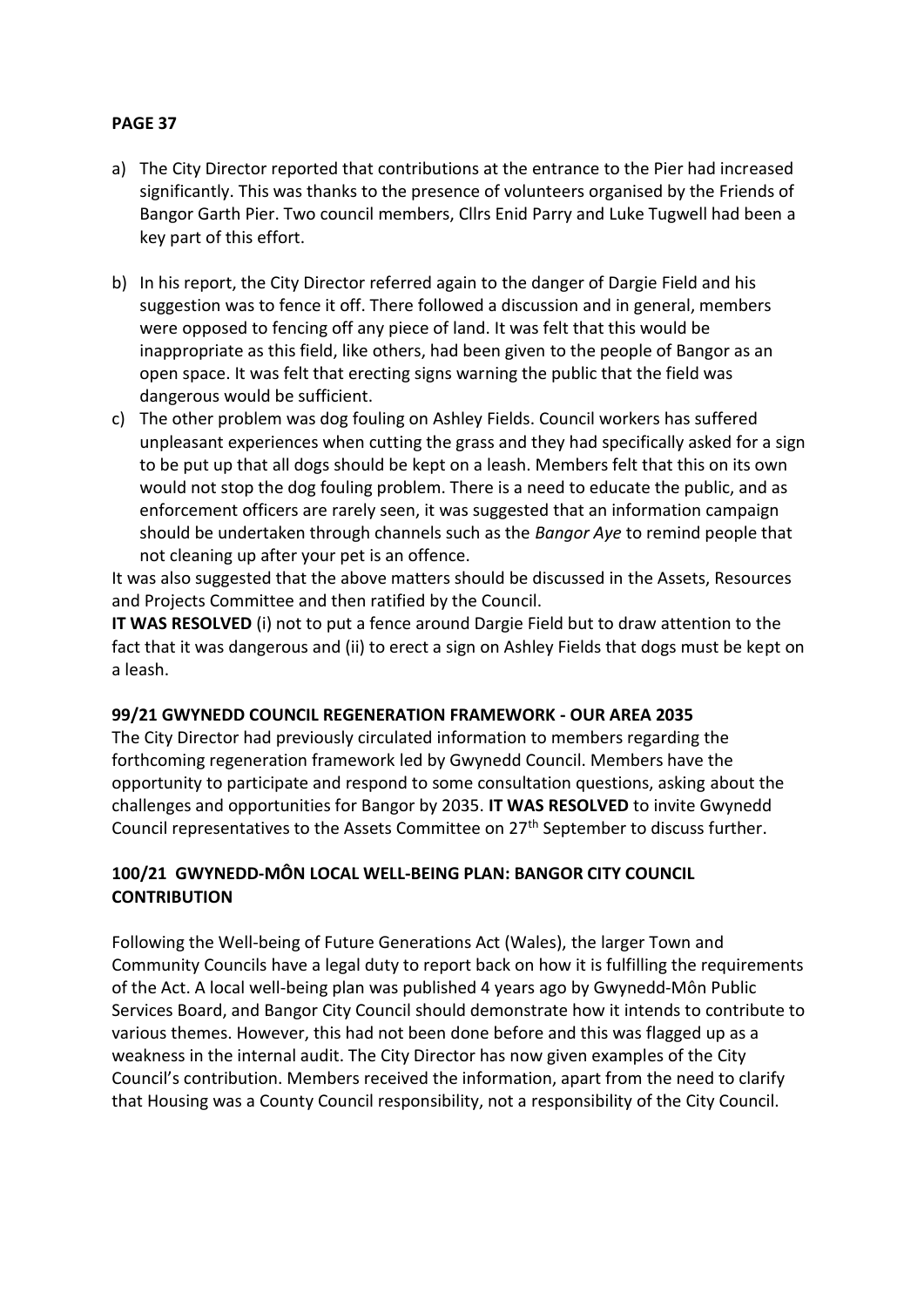## **PAGE 38 101/21 WELSH GOVERNMENT PLACE-MAKING GRANT**

The City Director had circulated a copy of the City Council's bid to the Welsh Government. This is a grant for reviving Wales's town and city centres in the wake of the pandemic. The grant is to the value of £100k of which WG would contribute 70% and the other 30% would have to come through match funding.

The City Director explained that this kind of bid needed a lot of detail and at present the Council lacked capacity, also there was the question of the match funding. However, if the plan is not successful this time, it has laid some important foundations to build on. A decision was expected later in the week.

The City Director was thanked for his hard work in preparing this. While awaiting the forthcoming decision, **IT WAS RESOLVED** to accept the plan and in future to discuss it further in the Assets Committee.

# **102/21 DEWI WARD: VACANT SEAT**

Following the interview with the unsuccessful applicant in July 2021, another individual had expressed an interest in being co-opted to this seat, however, he had withdrawn his interest at the last minute.

**IT WAS RESOLVED** to leave the seat vacant for now as there will be a Council election in May 2022.

# **103/21 AFGHANISTAN AND BANGOR REFUGEE SUPPORT GROUP**

An e-mail had been received from Bangor Rotary Club who wished to work with Bangor City Council to help refugees from Afghanistan. The Council has worked on projects with the Rotary Club in the past.

Members were definitely in favour of helping the refugees, however they wanted to know what kind of help the Rotary was asking for. It was said that there are many agencies helping the refugees, in particular *Pobl i Bobl* and there was a danger of duplication. It was mentioned that Gwynedd Council are the main agency co-ordinating the aid.

**IT WAS RESOLVED** to approach Gwynedd Council to say that Bangor City Council would like to help the plight of the refugees in Bangor and to ask for guidance.

# **104/21 2018/19 AUDIT: ANNUAL RETURN APPROVAL**

The City Director explained that the reason the 2018/19 still had not been signed off was the long term effect of the Nantporth report. It only remains for the Council to say that they have received this and for the form to be approved.

**IT WAS RESOLVED** to approve the audit from 2018/19.

## **105/21 LOCAL GOVERNMENT ANE ELECTIONS (WALES) ACT 2021: MULTI-LOCATION ATTENDANCE FOR MEETINGS** Amendment to Standing Orders

The City Director explained that the Standing Orders needed to be amended to reflect virtual meetings. Welsh Government legislation has ruled that multi-location meetings have